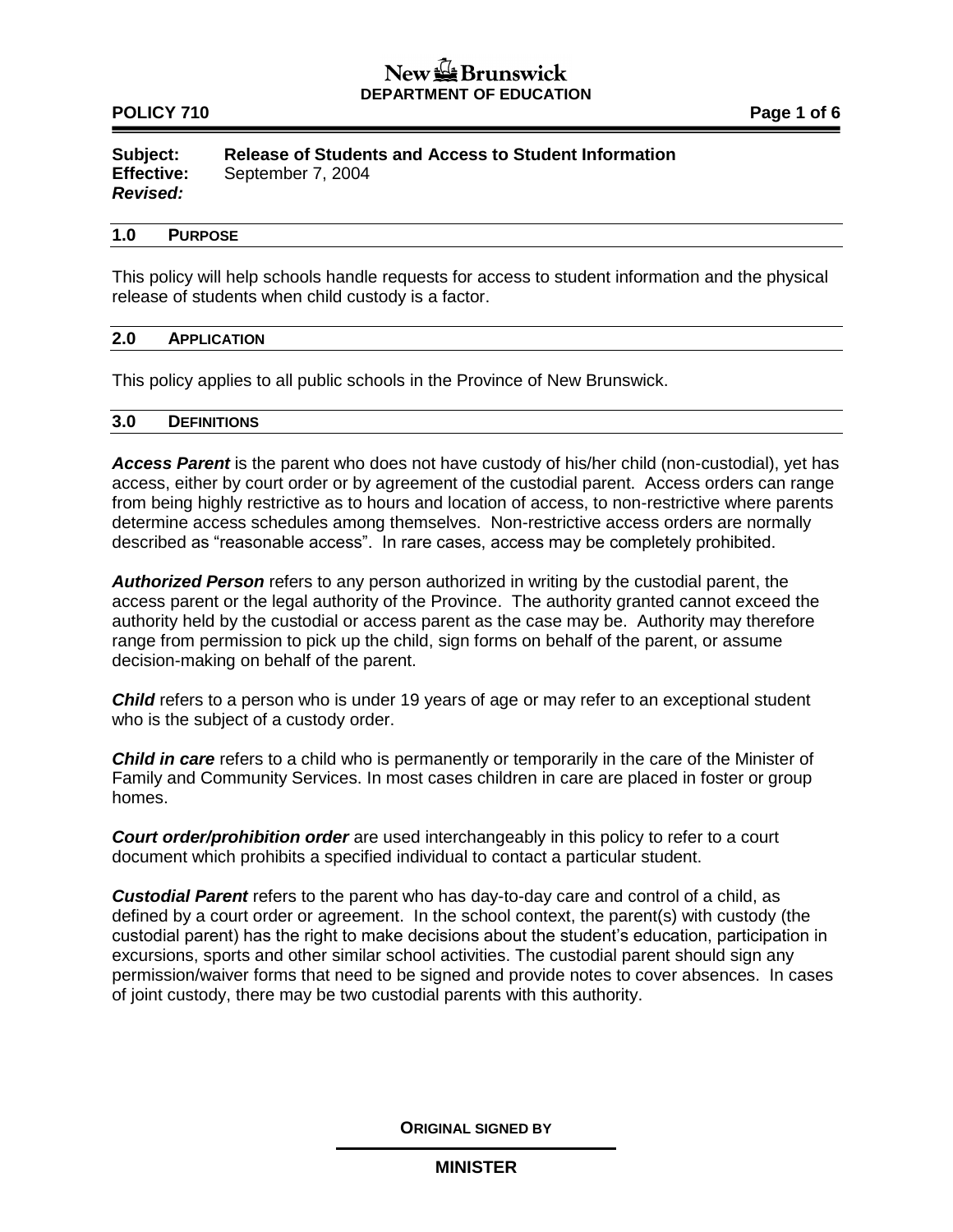# $New \bigoplus$  Brunswick **DEPARTMENT OF EDUCATION**

# **POLICY 710 Page 2 of 6**

**Guardian**, as defined in the *[Education Act](http://laws.gnb.ca/en/ShowPdf/cs/E-1.12.pdf)*, includes a person who has received into the person's home and has had placed under the person's care and control another person's child but does not, for the purpose of subsection 9(1), include a person who, in the opinion of the superintendent concerned, has done so solely for the purpose of allowing that child to attend school in another school district. Parent includes guardian.

*Non-Custodial Parent* is the parent who does not have custody of his/her child and may or may not have access to his/her child.

*Student record* is any information about a student, whether it is kept by the school, district or Department of Education, recorded in any form, and contained in a computerized or manual records system which is structured in such a way that information about specified individuals can be easily recovered.

### **4.0 LEGAL AUTHORITY**

*[Education Act](http://laws.gnb.ca/en/ShowPdf/cs/E-1.12.pdf)*, sections:

**6** The Minister

*(a)* shall establish educational goals and standards and service goals and standards for public education in each of the education sectors established under subsection 4(1), …

**13**(1) In support of the learning success of his or her child and the learning environment at the school, a parent is expected to

(a) encourage his or her child to attend to assigned homework,

(b) communicate reasonably with school personnel employed at the school his or her child attends as required in the best interests of the child,

(c) cause his or her child to attend school as required by this Act,

(d) ensure the basic needs of his or her child are met, and

(e) have due care for the conduct of his or her child at school and while on the way to and from school.

**13**(2) The parent of a pupil has a right to reasonable consultation with the pupil's teacher or the principal of the school the pupil attends with respect to the education of the pupil.

**13**(3) It is the responsibility of the parent of a pupil and of school personnel to conduct themselves in a respectful manner and to follow established procedures when involved in communications concerning the pupil.

**14**(2) It is the right of a pupil to be informed of his or her educational progress on a regular basis.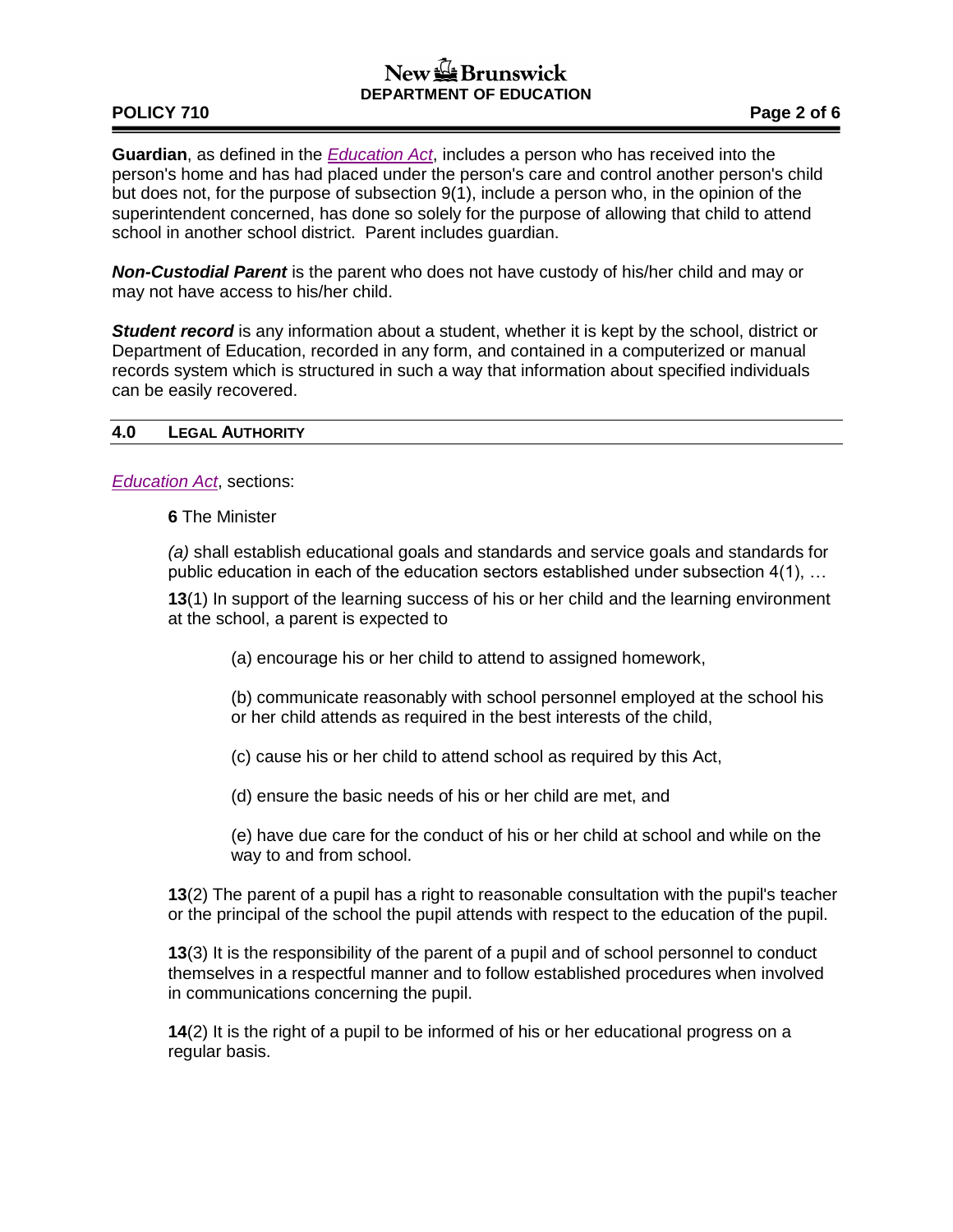# New & Brunswick **DEPARTMENT OF EDUCATION**

### **POLICY 710 Page 3 of 6**

**22**(1) Where a person creates or attempts to create a disturbance in or on school property while being used for school purposes, a teacher may exclude that person from the school property.

**22**(2) Where under subsection (1) a teacher attempts to exclude a person from school property and that person refuses to immediately leave the school property that person commits an offence punishable under Part II of the *[Provincial Offences Procedure Act](http://laws.gnb.ca/en/ShowPdf/cs/P-22.1.pdf)* as a category C offence.

**22**(3) Where a person, in or on school property,

(a) uses threatening or abusive language, or

(b) speaks or acts in such a way as to impair the maintenance of order and discipline in or on the school property,

that person commits an offence punishable under Part II of the *[Provincial Offences](http://laws.gnb.ca/en/ShowPdf/cs/P-22.1.pdf)  [Procedure Act](http://laws.gnb.ca/en/ShowPdf/cs/P-22.1.pdf)* as a category C offence.

**27**(1) The duties of a teacher employed in a school include … *(e)* attending to the health and well-being of each pupil.

**54**(1) Subject to subsections (1.1) and (3), the parent of a pupil or a pupil is entitled to access to pupil records maintained in respect of the pupil.

**54**(1.1) Where a pupil has attained the age of nineteen years, a parent of the pupil is not entitled to access any record maintained in respect of the pupil without the consent of the pupil.

**54**(2) Where a person is given access to a record in accordance with subsection (1), the superintendent concerned shall, where the superintendent believes it is necessary, explain or interpret the information disclosed on the record.

**54**(3) Where the superintendent concerned believes that access to a record maintained in respect of a pupil would be detrimental to the well-being or future development of or the educational opportunities for the pupil, the superintendent may

(a) deny access to the record, and

(b) where the superintendent believes it is appropriate, describe or interpret such of the content of the record the knowledge of which, in the opinion of the superintendent, would not be detrimental to the well-being or future development of or the educational opportunities for the pupil.

### *[Divorce Act](http://laws.justice.gc.ca/PDF/D-3.4.pdf)*, section:

**16(5**) Unless the court orders otherwise, a spouse who is granted access to a child of the marriage has the right to make inquiries, and to be given information, as to the health, education and welfare of the child.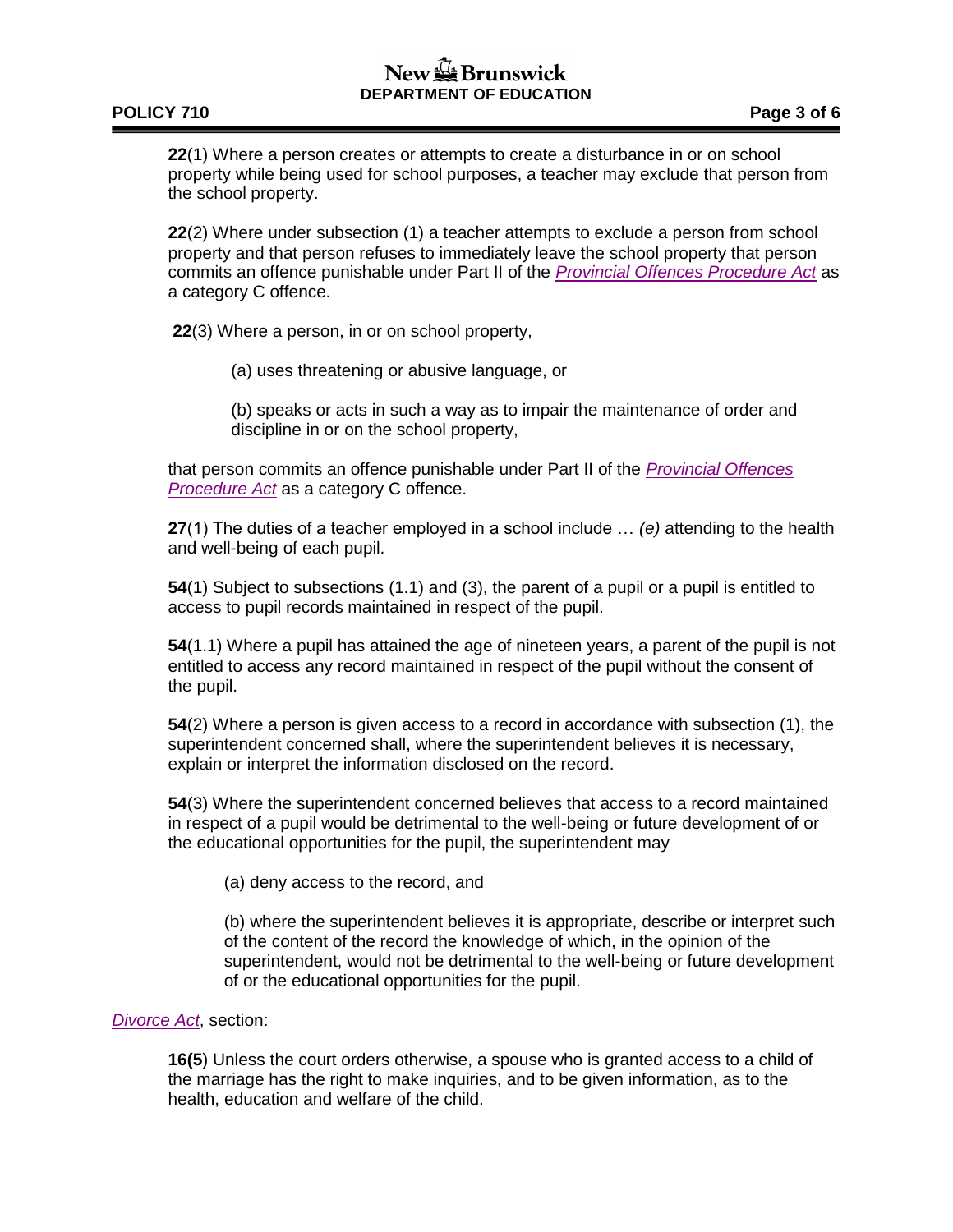## $New \bigoplus$  Brunswick **DEPARTMENT OF EDUCATION**

# **POLICY 710 Page 4 of 6**

### **5.0 GOALS / PRINCIPLES**

- **5.1** The Department of Education considers the educational development of every student in a safe and secure environment to be paramount. Custody disputes, access to student information, and the release of students must be dealt with in a manner that does not compromise the safety of students or the learning environment.
- **5.2** Parents have the responsibility to provide their child's school with any information that would reasonably be required to keep their child safe.
- **5.3** The Department of Education recognizes the right of all parents to receive information about their child's education, in the absence of court-imposed restrictions.

### **6.0 REQUIREMENTS / STANDARDS**

### **6.1 General**

- **6.1.1** Principals shall ensure appropriate school staff are aware of, and respect the right of access parents, to be provided with information about their children's education, as set out in subsection 6.3.2 of this policy.
- **6.1.2** Access to a student record, subject to section 54 of the *[Education Act](http://laws.gnb.ca/en/ShowPdf/cs/E-1.12.pdf)*, includes access by an access parent.
- **6.1.3** When parents do not maintain a common residence, school personnel must take reasonable care not to disclose information about one parent to the other, unless consent for information sharing has been received. For example, home address, phone number and place of work may not be disclosed.
- **6.1.4** When there is a breach of a prohibition order, the custodial parent (or foster parent), the police, or the child's social worker, as appropriate, shall be notified.
- **6.1.5** When, in the opinion of the principal, the conduct of parents or others is such that the child's learning and/or well-being are affected, or the learning environment generally is disrupted, the principal may set reasonable limits regarding the parents' interactions with the school.

### **6.2 Custodial Parents**

- **6.2.1** As early as practicable in the school year, the principal shall ensure that custodial parents are informed, in writing, that:
	- a) schools are required by this policy, to provide information and access to noncustodial parents unless the custodial parent can demonstrate that the noncustodial parent has no right or his/her rights are restricted; and
	- b) in the event a prohibition order is in place, the responsibility rests with the custodial parent to provide the school with a copy of the appropriate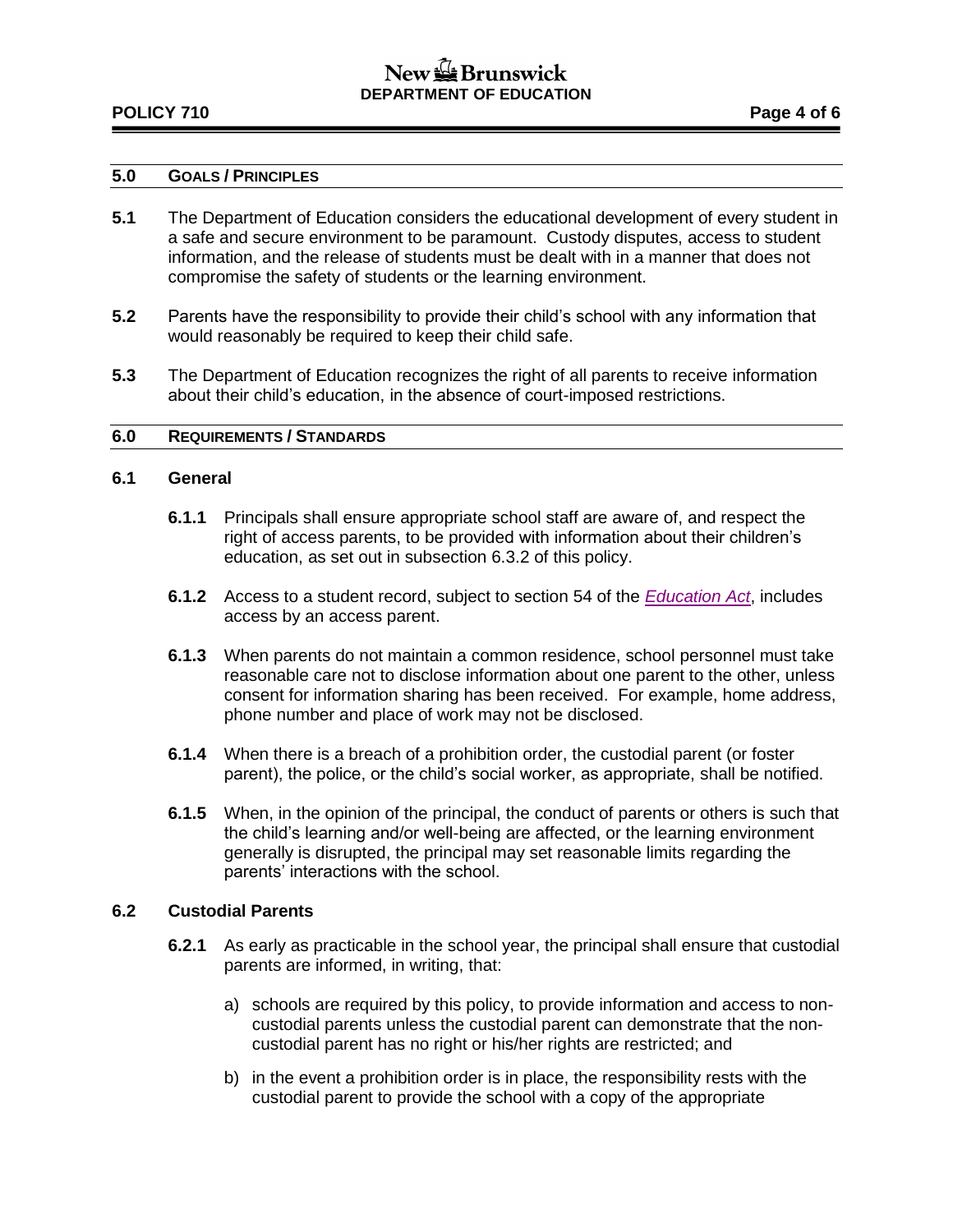document. The custodial parent shall also complete the *Denial of Access* form [\(Appendix A\)](http://www2.gnb.ca/content/dam/gnb/Departments/ed/pdf/K12/policies-politiques/e/710AA.pdf), and notify the school of any variations or revocation of the court order. The completed *Denial of Access* [\(Appendix A\)](http://www2.gnb.ca/content/dam/gnb/Departments/ed/pdf/K12/policies-politiques/e/710AA.pdf) form shall be kept in the student's cumulative record folder. The principal shall ensure that school staff and others who need to know, are informed of any precautions that may be required for the student's safety.

- **6.2.2** The principal shall ensure custodial parents are informed of their responsibility to:
	- a) notify the school, in writing, of any custody or safety issues particular to their child/children of which the school should be aware; and
	- b) notify the school of any significant changes occurring during the school year.

### **6.3 Access Parents**

- **6.3.1** An access parent wishing to receive information about his/her child, must contact the school/district and supply contact information via the *Access to Student Record* form [\(Appendix B\)](http://www2.gnb.ca/content/dam/gnb/Departments/ed/pdf/K12/policies-politiques/e/710AB.pdf). This form is to be completed only once and maintained as part of the student record for as long as it applies.
- **6.3.2** Having completed the *Access to Student Record* [\(Appendix B\)](http://www2.gnb.ca/content/dam/gnb/Departments/ed/pdf/K12/policies-politiques/e/710AB.pdf) form, an access parent shall be provided with information about the education of his/her child as determined by mutual agreement between the access parent and the school.

### **7.0 GUIDELINES / RECOMMENDATIONS**

Note: Refer to [Appendix C](http://www2.gnb.ca/content/dam/gnb/Departments/ed/pdf/K12/policies-politiques/e/710AC.pdf) for information about handling specific custody arrangements.

### **7.1 Verifying Identification**

- **7.1.1** For students in any grade who are protected from contact with any individual by way of a court order, principals must ensure that when students are released from school grounds, students are released only to:
	- (a) the custodial parent, an access parent or a person authorized by the Province; or
	- (b) an authorized person.

Authorization would apply only within the restrictions specified in the access order or within the established access arrangement.

In order to permit the school to accommodate such requests, parents must provide written authorization. This must be kept in the student's cumulative record folder until the end of the school year, or, should it be the subject of contention, until it is no longer required. In the case of an emergency, school staff may accept authorization by phone if the identity of the caller can be established with confidence. In this case, a note regarding the date and time